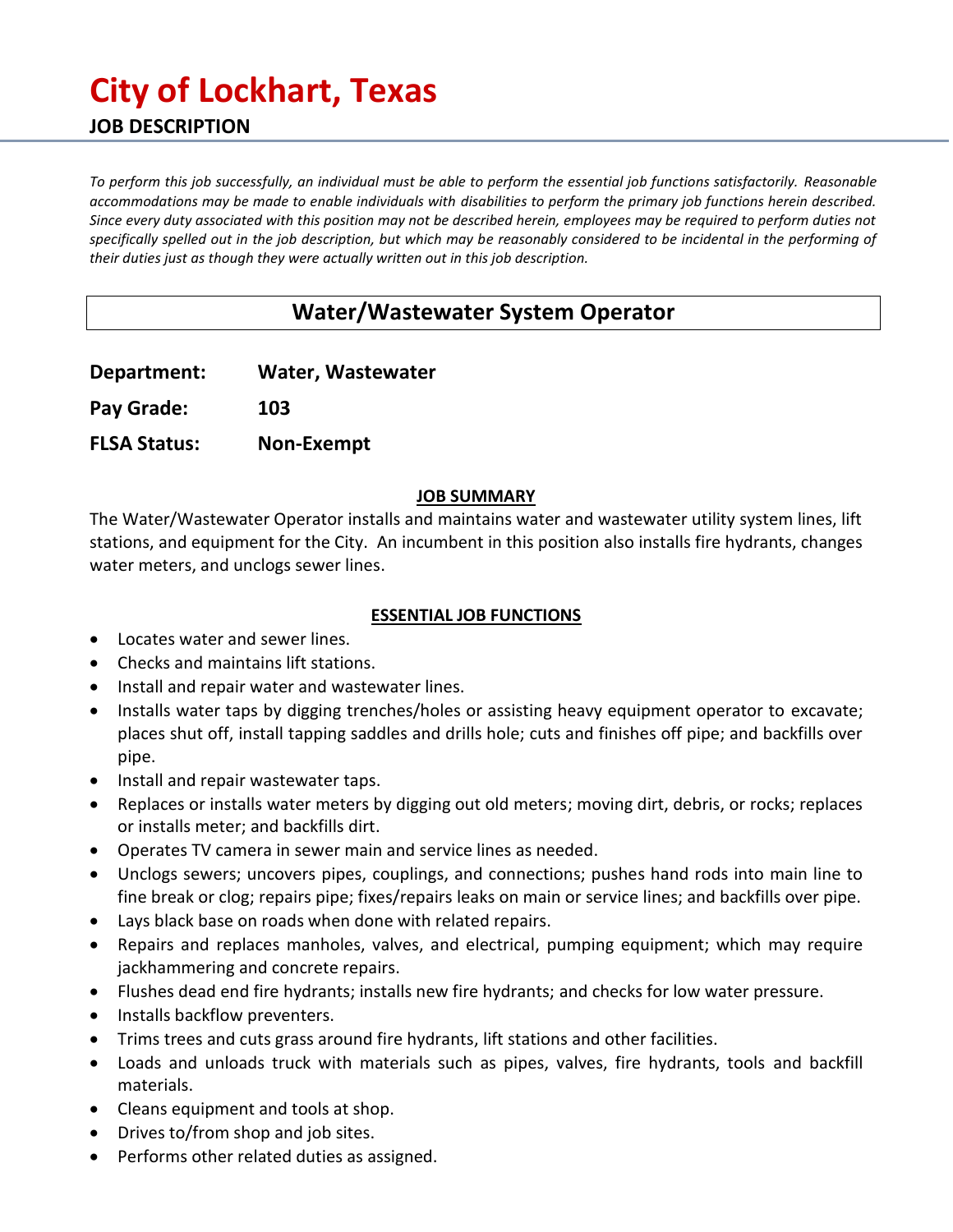#### **QUALIFICATIONS**

#### **Education and Experience:**

Requires High School diploma or equivalent; two (2) years of related work experience preferred.

#### **Licenses or Certifications:**

• Class I Wastewater Operator License and Class D Water Operator License from Texas Commission on Environmental Quality (or obtain within 18 months of hire).

#### **Special Requirements:**

- Possess a valid Texas driver's license, Class "C", and have a good driving record.
- Have recent Hepatitis A, Hepatitis B, and Tetanus vaccinations (or obtain within six (6) months of hire) and maintain during employment in this area.
- Ability to maintain regular, reliable in-person attendance.
- Available to work on-call after hours, weekends, and holidays as scheduled.
- Must reside within 25 minutes of Lockhart City Limits or service area to respond to emergencies.

#### **Knowledge, Skills and Abilities:**

- Knowledge of plumbing and mechanics.
- Knowledge of safety rules and regulations related to job.
- Skill in reading work orders and labels on equipment and supplies.
- Skill in using equipment and tools used on the job.
- Skill in measuring pipes to specified lengths.
- Ability to complete logs of work done.
- Ability to follow written and verbal instructions.
- Ability to work with others to complete job tasks.
- Ability to treat the public in a courteous manner.

#### **PHYSICAL DEMANDS**

The work is medium work. The employee is frequently required to apply 30 pounds of force to move objects. The employee is occasionally required to exert up to 50 pounds of force to move objects. Additionally, the following additional physical abilities are required (Demand Code: C=Continuously, F=Frequently, O=Occasionally, R=Rarely):

| F.      | Balancing: Maintaining equilibrium to prevent falling while walking, standing, or crouching. |
|---------|----------------------------------------------------------------------------------------------|
| O       | Climbing: Ascending, descending ladders, stairs, and ramps; requiring body agility.          |
| $\circ$ | Crawling: Moving about on hands, knees, or hands and feet.                                   |
| O       | Crouching: Bending the body downward and forward by bending leg and spine.                   |
| F       | Feeling: Perceiving attributes of objects, such as size, shape, temperature, or texture by   |
|         | touching with skin, particularly that of fingertips.                                         |
| F       | Grasping: Applying pressure to object with fingers or palm.                                  |
| F       | Handling: Picking, holding, or otherwise working, primarily with the whole hand.             |
| C       | Hearing 1: Perceiving the nature of sounds at normal speaking levels with or without         |
|         | correction; receiving detailed information through oral communication; and making the        |
|         | discrimination in sound.                                                                     |
|         | Hearing 2: Receiving detailed information; making discrimination in sound.                   |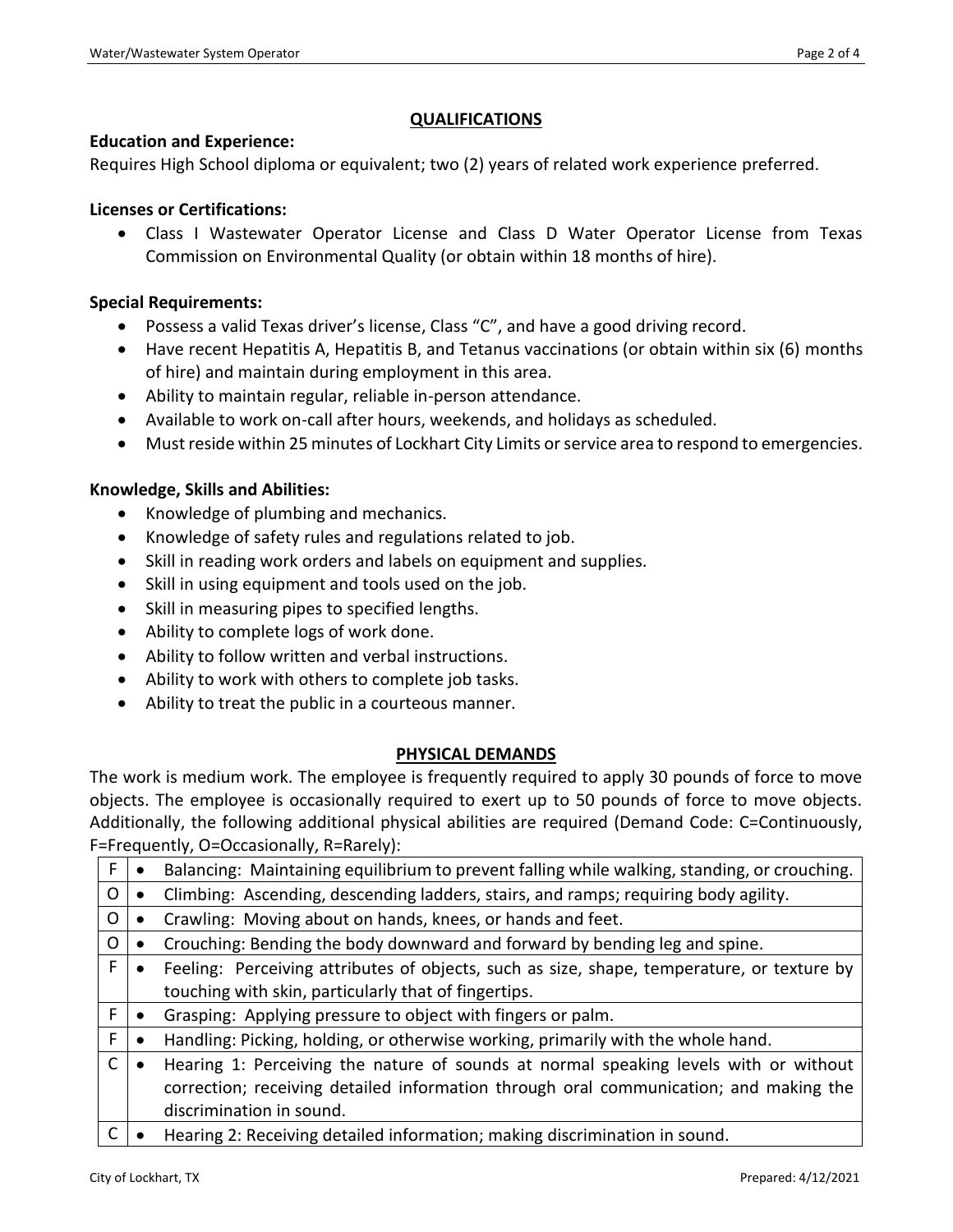| O            | $\bullet$ | Kneeling: Bending legs at knee to come to a rest on knee or knees.                                               |
|--------------|-----------|------------------------------------------------------------------------------------------------------------------|
| F            |           | Lifting: Raising objects from a lower to a higher position or moving objects horizontally from                   |
|              |           | position-to-position, occurring to a considerable degree; requiring substantial use of upper                     |
|              |           | extremities and back muscles.                                                                                    |
| O            | $\bullet$ | Manual Dexterity: Picking, pinching, typing, or otherwise working, primarily with fingers                        |
|              |           | rather than with the whole hand as in handling.                                                                  |
| O            | $\bullet$ | Mental Acuity: Making rational decisions through sound logic and deductive processes.                            |
| F            | $\bullet$ | Pulling: Using upper extremities to exert force in order to draw, haul, or tug objects in a<br>sustained motion. |
| F            | $\bullet$ | Pushing: Using upper extremities to press against something with steady force in order to                        |
|              |           | thrust forward, downward, or outward.                                                                            |
| F            | $\bullet$ | Reaching: Extending hand(s) and arm(s) in any direction.                                                         |
|              | $\bullet$ | Repetitive Motion: Substantially moving the wrist, hands, and/or fingers.                                        |
| $\mathsf{C}$ | $\bullet$ | Speaking: Expressing or exchanging ideas by means of the spoken word including the ability                       |
|              |           | to convey detailed or important spoken instructions to others accurately and concisely.                          |
| $\mathsf C$  | $\bullet$ | Standing: Being erect particularly for sustained periods of time.                                                |
| F            | $\bullet$ | Stooping: Bending body downward and forward by bending spine at the waist, occurring to                          |
|              |           | a considerable degree; requiring full motion of the lower extremities and back muscles                           |
| $\mathsf{C}$ |           | Talking 1: Expressing or exchanging ideas by means of the spoken word including those                            |
|              |           | activities in which they must convey detailed or important spoken instructions to other co-                      |
|              |           | workers accurately, loudly, or quickly.                                                                          |
| O            | $\bullet$ | Talking 2: Shouting to be heard above ambient noise.                                                             |
| O            | $\bullet$ | Visual Acuity 1: Having close visual acuity to perform an activity such as: preparing and                        |
|              |           | analyzing data and figures; transcribing; viewing a computer terminal; and/or reading                            |
|              |           | extensively.                                                                                                     |
| C            | $\bullet$ | Visual Acuity 2: Verifying color, depth perception, or field of vision.                                          |
| $\mathsf{C}$ | $\bullet$ | Visual Acuity 3: Determining accuracy or neatness; observing facilities/structures.                              |
| $\mathsf{C}$ | $\bullet$ | Visual Acuity 4: Having visual acuity to operate motor vehicles/heavy equipment.                                 |
| $\mathsf{C}$ | $\bullet$ | Walking: Moving about on foot to accomplish tasks, particularly for long distances, or                           |
|              |           | moving from one work site to another.                                                                            |